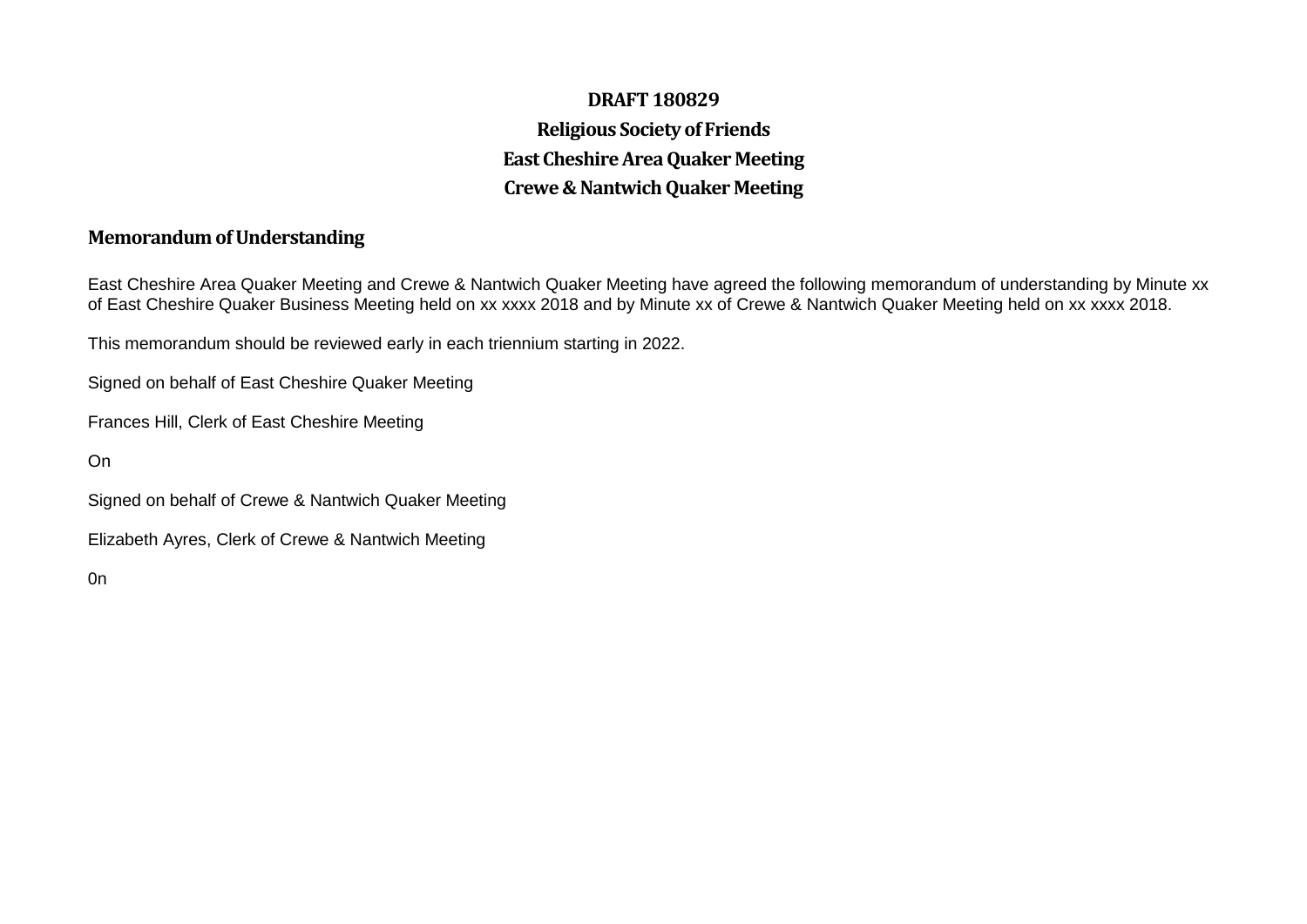|                         |                                                   | The area meeting                                                                                                                       | The trustees will | The local meeting will                                                                                                                                                                                                                                                                                       | <b>Responsibilities of other bodies</b>                                                                                                           |
|-------------------------|---------------------------------------------------|----------------------------------------------------------------------------------------------------------------------------------------|-------------------|--------------------------------------------------------------------------------------------------------------------------------------------------------------------------------------------------------------------------------------------------------------------------------------------------------------|---------------------------------------------------------------------------------------------------------------------------------------------------|
|                         | <b>Quaker work</b>                                | will                                                                                                                                   |                   |                                                                                                                                                                                                                                                                                                              |                                                                                                                                                   |
| 1                       | <b>Meetings for</b><br>worship                    |                                                                                                                                        |                   | make arrangements for the regular holding of<br>public meetings for worship, normally at least<br>twice a month, finding an appropriate venue.                                                                                                                                                               |                                                                                                                                                   |
| $\overline{\mathbf{2}}$ | <b>Meetings for</b><br>church affairs             |                                                                                                                                        |                   | hold regular meetings for church affairs,<br>attempting to involve all members of the meeting<br>and including preparation for area meeting<br>business meetings.                                                                                                                                            |                                                                                                                                                   |
| 3                       | <b>Eldership and</b><br>oversight                 | appoint elders<br>and overseers.                                                                                                       |                   | nurture and sustain the spiritual life of the<br>meeting and the pastoral care and religious<br>education of those associated with the meeting.                                                                                                                                                              | Local elders and overseers will<br>meet together regularly and report<br>to area meeting elders and<br>overseers from time to time.               |
| 4                       | <b>Membership</b>                                 | receive<br>applications for<br>membership,<br>appoint visitors and<br>make decisions<br>about applications<br>for membership.          |                   |                                                                                                                                                                                                                                                                                                              | Local elders and overseers will<br>nominate visitors to applicants<br>(normally one from the local<br>meeting one from another local<br>meeting). |
| 5                       | <b>Tabular statement</b>                          |                                                                                                                                        |                   | prepare annual return for the area meeting<br>membership clerk.                                                                                                                                                                                                                                              | The area meeting membership<br>clerk will do an annual return to<br>the Recording Clerk.                                                          |
| 6                       | <b>Nurture of</b><br>children and<br>young people | appoint a<br>Children and Young<br>People's<br>Committee to<br>support local<br>meetings and<br>arrange events in<br>the area meeting. |                   | take special responsibility for any children<br>associated with the meeting and for their parents.<br>organise DBS disclosure procedures for a<br>sufficient number of adults already known to<br>Friends for at least 2 years, to provide for a<br>working rota for work with children and young<br>people. |                                                                                                                                                   |
| $\overline{\mathbf{r}}$ | <b>Nurture of</b><br>newcomers                    |                                                                                                                                        |                   | be responsible for welcoming newcomers and<br>helping enquirers to explore and understand the<br>Society.                                                                                                                                                                                                    |                                                                                                                                                   |
| 8                       | <b>Quaker witness</b><br>and outreach             | coordinate<br>Quaker witness and<br>outreach in the<br>area.                                                                           |                   | seek opportunities for Quaker witness in the<br>local community and more widely.<br>arrange for local publicity.                                                                                                                                                                                             |                                                                                                                                                   |
|                         |                                                   |                                                                                                                                        |                   |                                                                                                                                                                                                                                                                                                              |                                                                                                                                                   |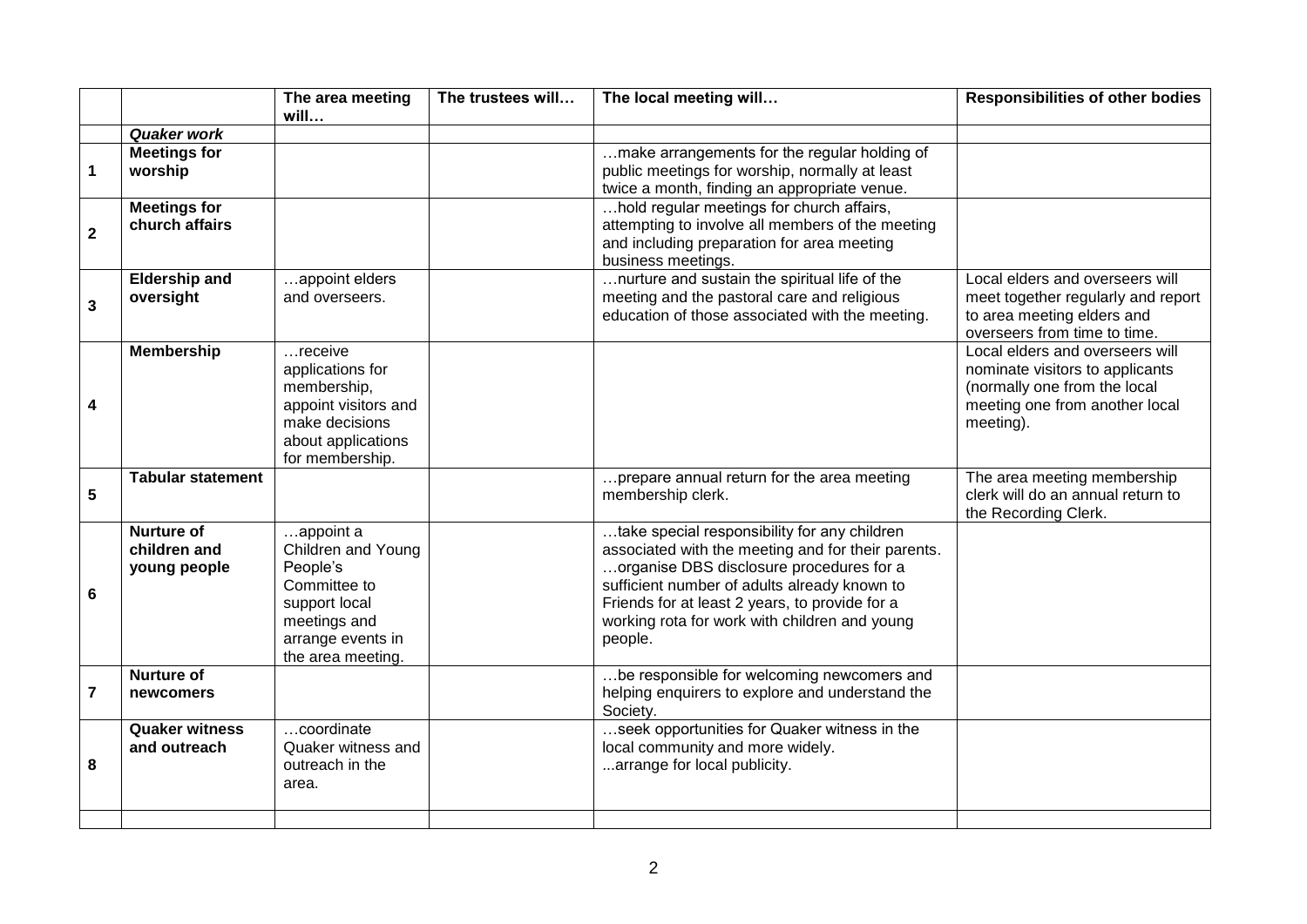|    |                                   | The area meeting                                                                                                                                 | The trustees will | The local meeting will                                                                                                                                                                                                                                                                                                                                                                                                            | <b>Responsibilities of other bodies</b>                                                                                                                |
|----|-----------------------------------|--------------------------------------------------------------------------------------------------------------------------------------------------|-------------------|-----------------------------------------------------------------------------------------------------------------------------------------------------------------------------------------------------------------------------------------------------------------------------------------------------------------------------------------------------------------------------------------------------------------------------------|--------------------------------------------------------------------------------------------------------------------------------------------------------|
| 9  | Area meeting                      | will                                                                                                                                             |                   | appoint Friends to attend each area meeting<br>business meeting.                                                                                                                                                                                                                                                                                                                                                                  |                                                                                                                                                        |
| 10 | Area meeting<br>committees        | appoint Friends<br>to area meeting<br>committees.                                                                                                |                   | nominate Friends to serve on the area<br>meeting's Nominations Committee, Children and<br>Young People's Committee and (nominated to<br>area meeting's Nominations Committee apart<br>from nominations during the year) elders and<br>overseers.                                                                                                                                                                                  |                                                                                                                                                        |
| 11 | List of members                   | arrange for<br>regular publication<br>of list of members<br>and attenders.                                                                       |                   | provide up to date information for list of<br>members and attenders (ensuring that data<br>protection forms have been obtained for all<br>material to be included, see 27 below).                                                                                                                                                                                                                                                 |                                                                                                                                                        |
| 12 | Weddings                          | $\ldots$ appoint a<br>registering officer<br>and appoint a<br>meeting for worship<br>for the<br>solemnization of a<br>marriage when<br>required. |                   | ask area meeting to appoint a meeting for<br>worship for the solemnization of a marriage when<br>required.                                                                                                                                                                                                                                                                                                                        | Local elders will normally take the<br>main responsibility for the meeting<br>for worship.                                                             |
| 13 | <b>Funerals</b>                   | provide support<br>for local meetings<br>(through area<br>meeting elders).                                                                       |                   | ensure that Friends are aware of the death of<br>any Friend in the Area Meeting and the funeral<br>arrangements.<br>ensure that the clerks of other local meetings<br>are informed of the deaths of any Friends in the<br>meeting and the funeral arrangements.<br>encourage Friends to complete the form<br>(available on the area meeting website) indicating<br>to Friends any wishes regarding their funeral<br>arrangements. | Local elders will normally take<br>responsibility for meetings for<br>worship at funerals in consultation<br>with the clerk to area meeting<br>elders. |
| 14 | <b>Testimonies and</b><br>minutes | authorize the<br>preparation of any<br>testimony and then<br>consider its<br>approval.                                                           |                   | record a minute regarding the death of any<br>Friend associated with the meeting and forward it<br>to the area meeting.                                                                                                                                                                                                                                                                                                           |                                                                                                                                                        |
|    |                                   |                                                                                                                                                  |                   |                                                                                                                                                                                                                                                                                                                                                                                                                                   |                                                                                                                                                        |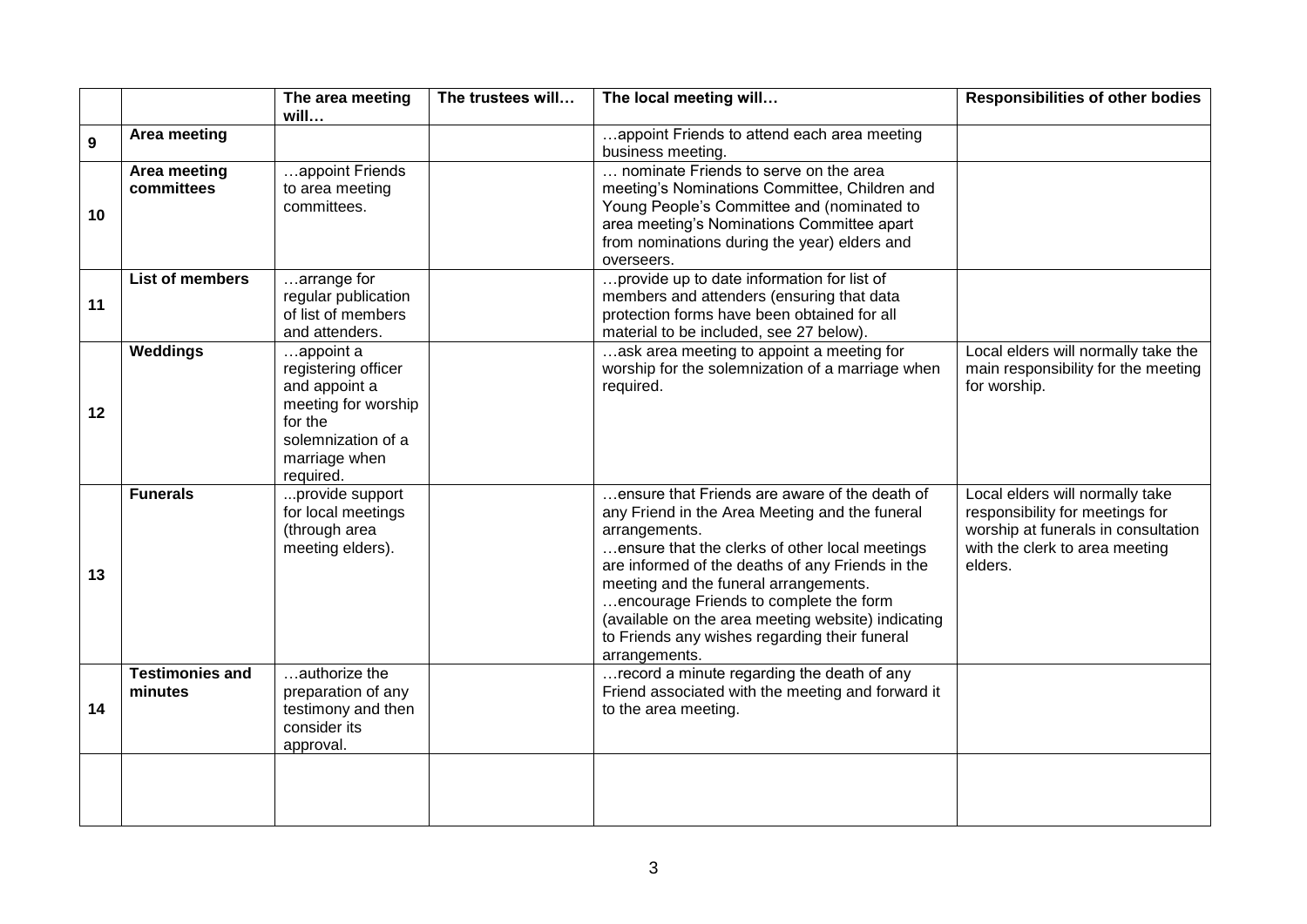|     |                                                  | The area meeting<br>will                                                                                      | The trustees will | The local meeting will                                                                                                                                                                                                                                                                                  | <b>Responsibilities of other bodies</b>                                                                                                                  |
|-----|--------------------------------------------------|---------------------------------------------------------------------------------------------------------------|-------------------|---------------------------------------------------------------------------------------------------------------------------------------------------------------------------------------------------------------------------------------------------------------------------------------------------------|----------------------------------------------------------------------------------------------------------------------------------------------------------|
| 16  | Library                                          |                                                                                                               |                   | arrange for Quaker and other literature to be<br>available to Friends in the meeting.                                                                                                                                                                                                                   |                                                                                                                                                          |
| 17  | <b>Newsletter</b>                                | appoint the editor<br>and arrange for<br>publication.                                                         |                   | appoint a correspondent to submit reports and<br>encourage contributions.<br>arrange for distribution of the newsletter.                                                                                                                                                                                |                                                                                                                                                          |
| 18  | Website                                          | arrange for the<br>maintenance of a<br>website.                                                               |                   | post information about the local meeting on the<br>area meeting website.                                                                                                                                                                                                                                |                                                                                                                                                          |
| 19. | Links with other<br>churches and<br>other faiths | arrange for<br>affiliation to<br>Churches Together<br>in Cheshire.                                            |                   | be responsible for any links with local churches<br>and other faith groups in the district.                                                                                                                                                                                                             |                                                                                                                                                          |
| 20  | <b>Meeting review</b>                            |                                                                                                               |                   | undertake a regular review of the life of the<br>meeting as described in §12.16 of Quaker Faith<br>and Practice. This might usefully be combined<br>with the triennial review of this memorandum.                                                                                                       |                                                                                                                                                          |
|     | <b>Finance</b><br><b>Local meeting</b>           | pay the rental                                                                                                |                   | be responsible for its day to day financial affairs                                                                                                                                                                                                                                                     |                                                                                                                                                          |
| 21  | financial affairs                                | costs of the<br>meeting room when<br>area meeting is<br>hosted.                                               |                   | including the rental costs of the meeting room.                                                                                                                                                                                                                                                         |                                                                                                                                                          |
| 22  | <b>Appeals and</b><br>contributions              | approve an<br>annual budget for<br>area meeting and a<br>schedule of<br>contributions from<br>local meetings. |                   | arrange for the distribution of regular appeals<br>for Quaker Work (local, national and international)<br>and the receipt and distribution of monies<br>received and the use of bequests to the local<br>meeting.<br>recover tax from the inland revenue for any Gift<br>Aided financial contributions. | The treasurer will propose an<br>annual budget and schedule of<br>contributions from local meetings<br>in consultation with local meeting<br>treasurers. |
| 23  | Stewardship of<br>local meeting<br>funds         |                                                                                                               |                   | appoint a treasurer and open and manage bank<br>accounts as appropriate.                                                                                                                                                                                                                                |                                                                                                                                                          |
| 24  | <b>Financial reserves</b>                        |                                                                                                               |                   | maintain sufficient reserves for the day to day<br>running of the Meeting.                                                                                                                                                                                                                              |                                                                                                                                                          |
|     |                                                  |                                                                                                               |                   |                                                                                                                                                                                                                                                                                                         |                                                                                                                                                          |